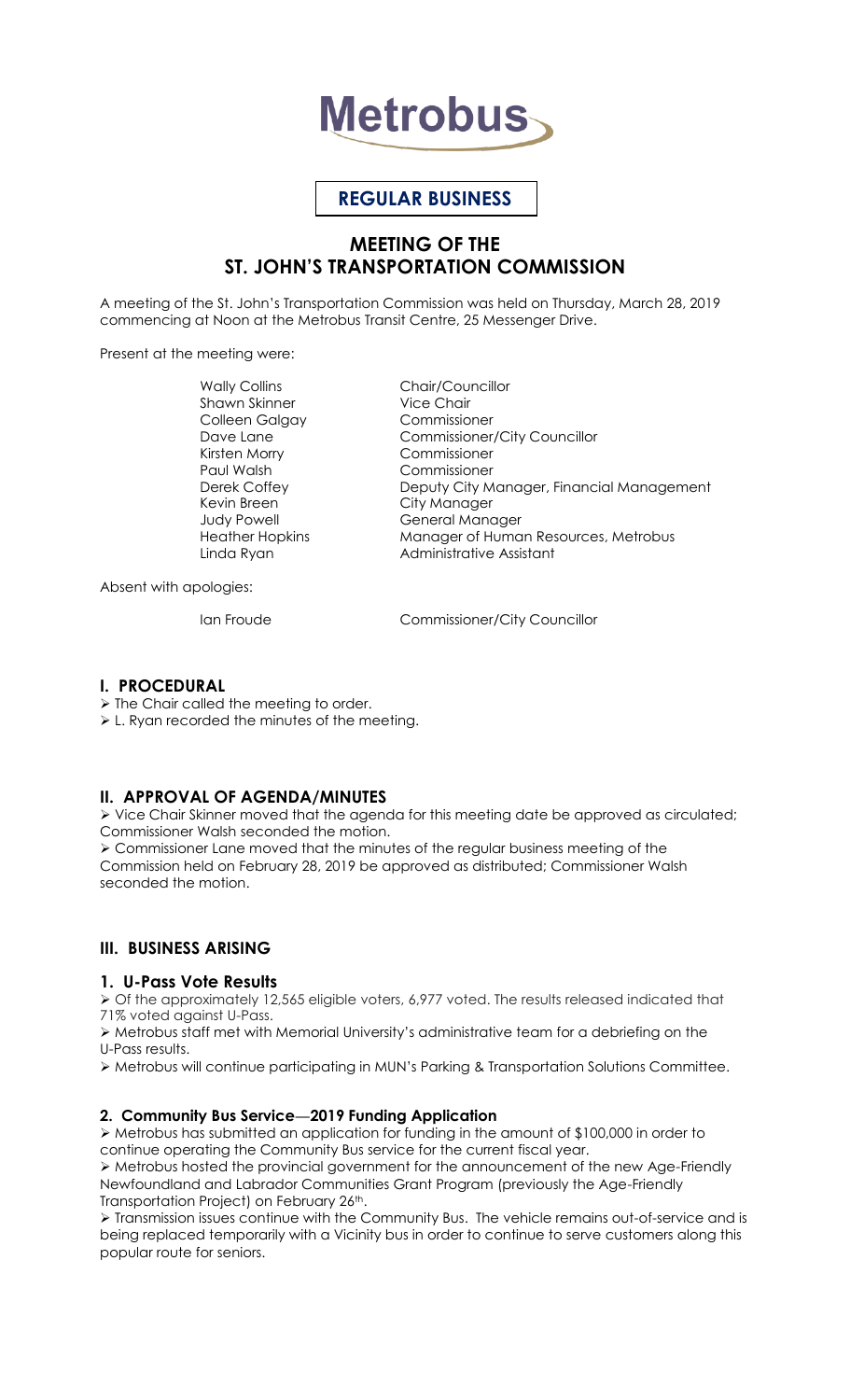

#### **3. CUTA Conference—Registrations for Commissioners**

 Planning continued with CUTA staff for the CUTA Spring Symposium to be hosted at the Delta Hotels St. John's Conference Centre on May 14-16<sup>th</sup>. Between 200 and 250 delegates from across North America are expected to attend the event.

A link to the preliminary program can be found on cutaactu.ca.

 $\triangleright$  With a purchase of five (5) registrations per the organization, any member of the Commission or employee can attend sessions at no charge and receptions/dinner events, etc. via purchase of individual tickets.

 Commission members will be asked via email if they would like to register for the entire conference, or plan to attend only specific sessions and/or events. For members planning to attend only some of the meetings/sessions, these are free for members but individuals are required to register. If a full conference registration is not required, tickets can be purchased for any of the meals/receptions that Commission members may wish to attend.

 Vice Chair Skinner asked that the General Manager recommend sessions and/or events of particular interest for board members.

#### **4. PTIF Projects—Third Party Assessments**

 Third-Party Assessment Services relevant to the GoBus Review is not an eligible investment under Infrastructure Canada's Public Transit Infrastructure Fund (PTIF).

 Only capital investment items are to be considered under the nationwide funding program earmarked for public transit projects.

 The General Manager recommended application be made for PTIF Funding for transit shelters relevant to the new transit station as part of the Avalon Mall revitalization. Commission members were in agreement with this item.

#### **5. PRIME Refund**

 Metrobus' year-to-date Workplace NL PRIME claims experience as of February 2019 was \$1,020.66, which is \$34,852.66 below our experience range of \$35,873.10 to \$53,809.66.

 $\triangleright$  There has been one (1) new injury and one (1) recurrence in 2019.

 A \$38,500 refund for the Commission has been achieved for 2018 (\$31,000 Experience Refund plus \$7,500 Practice Refund).

 The General Manager congratulated the Manager of Human Resources, Heather Hopkins, for her leadership and commitment in creating an increased safety-conscious workplace culture. Because of her claims management and OH&S programs, and through the engagement and investment of Metrobus employees in these programs, her efforts in implementing safety practices and a positive reporting process are being successful.

# **IV. NEW BUSINESS**

#### **1. Executive Summary (Regular)**

 $\triangleright$  The Executive Summary for February, 2019 was reviewed and the following items were noted in the report:

 Ridership of 245,122 was up 8.0% from the same month in 2018 (226,887) and was 7.4% ahead of budget.

This is the eight consecutive month of 5+% increase in ridership. Commissioner Walsh

congratulated Metrobus on the significant increase in ridership.

Fieldwork continued on the 2018 audit file. DDB Canada has been onsite since March 11, 2019.

#### **2. Financial Statements—February, 2019**

 Financials for the period February 1, 2019 to February 28, 2019 were tabled and discussed, and the following item noted:

 The average price of diesel fuel was \$1.072 per litre in February compared to the budgeted fuel price of \$1.16.